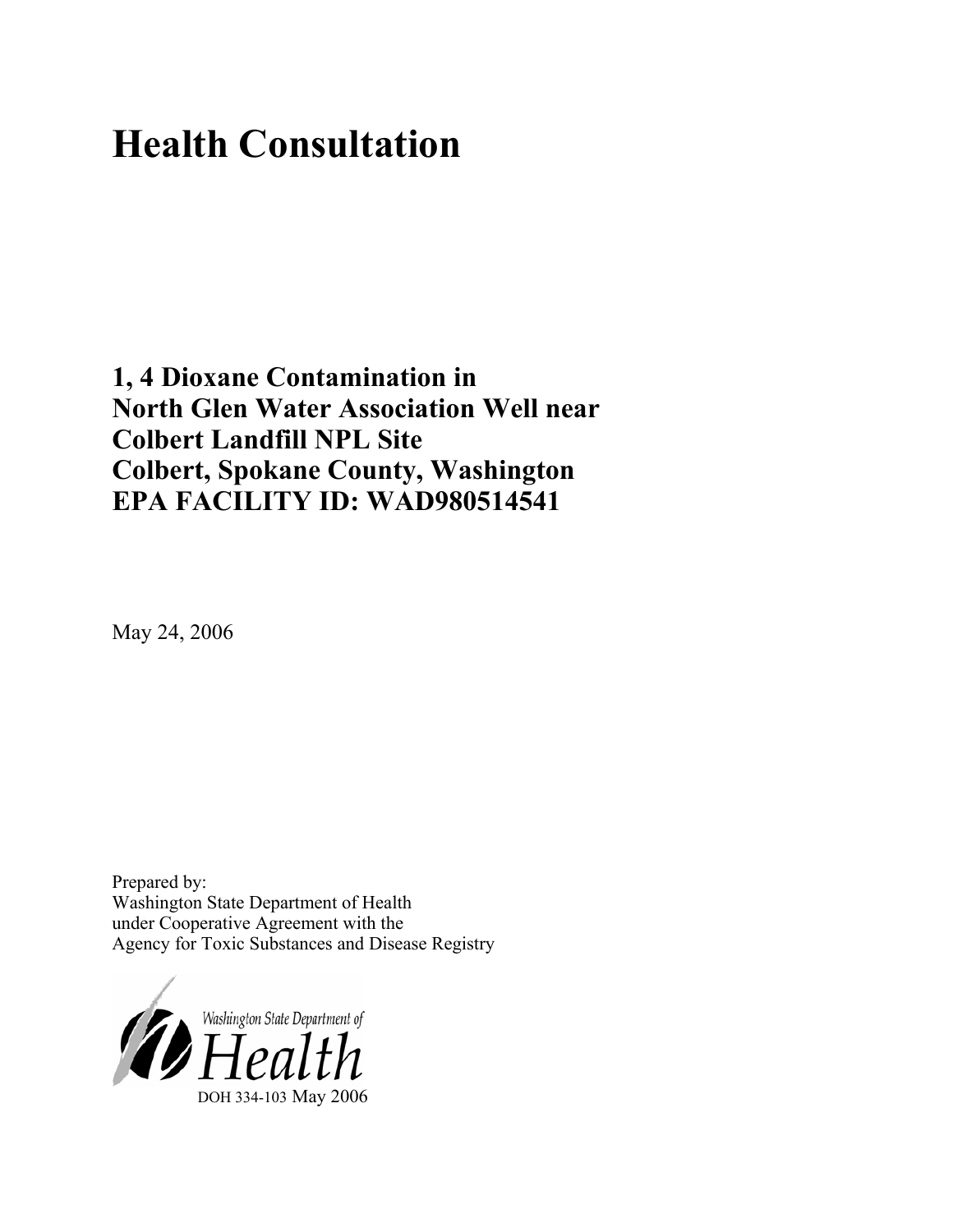

## **Forward**

The Washington State Department of Health (DOH) has prepared this health consultation in cooperation with the Agency for Toxic Substances and Disease Registry (ATSDR). ATSDR is part of the U.S. Department of Health and Human Services and is the principal federal public health agency responsible for health issues related to hazardous waste. This health consultation was prepared in accordance with methodologies and guidelines developed by ATSDR.

The purpose of this health consultation is to identify and prevent harmful human health effects resulting from exposure to hazardous substances in the environment. Health consultations focus on specific health issues so that DOH can respond to requests from concerned residents or agencies for health information on hazardous substances. DOH evaluates sampling data collected from a hazardous waste site, determines whether exposures have occurred or could occur, reports any potential harmful effects, and recommends actions to protect public health. The findings in this report are relevant to conditions at the site during the time of this health consultation, and should not necessarily be relied upon if site conditions or land use changes in the future.

For additional information or questions regarding DOH or the contents of this health consultation, please call the health advisor who prepared this document:

Lenford O'Garro Washington State Department of Health Office of Environmental Health Assessments P.O. Box 47846 Olympia, WA 98504-7846 (360) 236-3376 1-877-485-7316 Website: [www.doh.wa.gov/](http://www.doh.wa.gov/consults)consults

For people with disabilities, this document is available on request in other formats. To submit a request, please call 1-800-525-0127 (TTY/TDD call 711).

For more information about ATSDR, contact the ATSDR Information Center at 1-888-422-8737 or visit the agency's Web site: www.atsdr.cdc.gov/.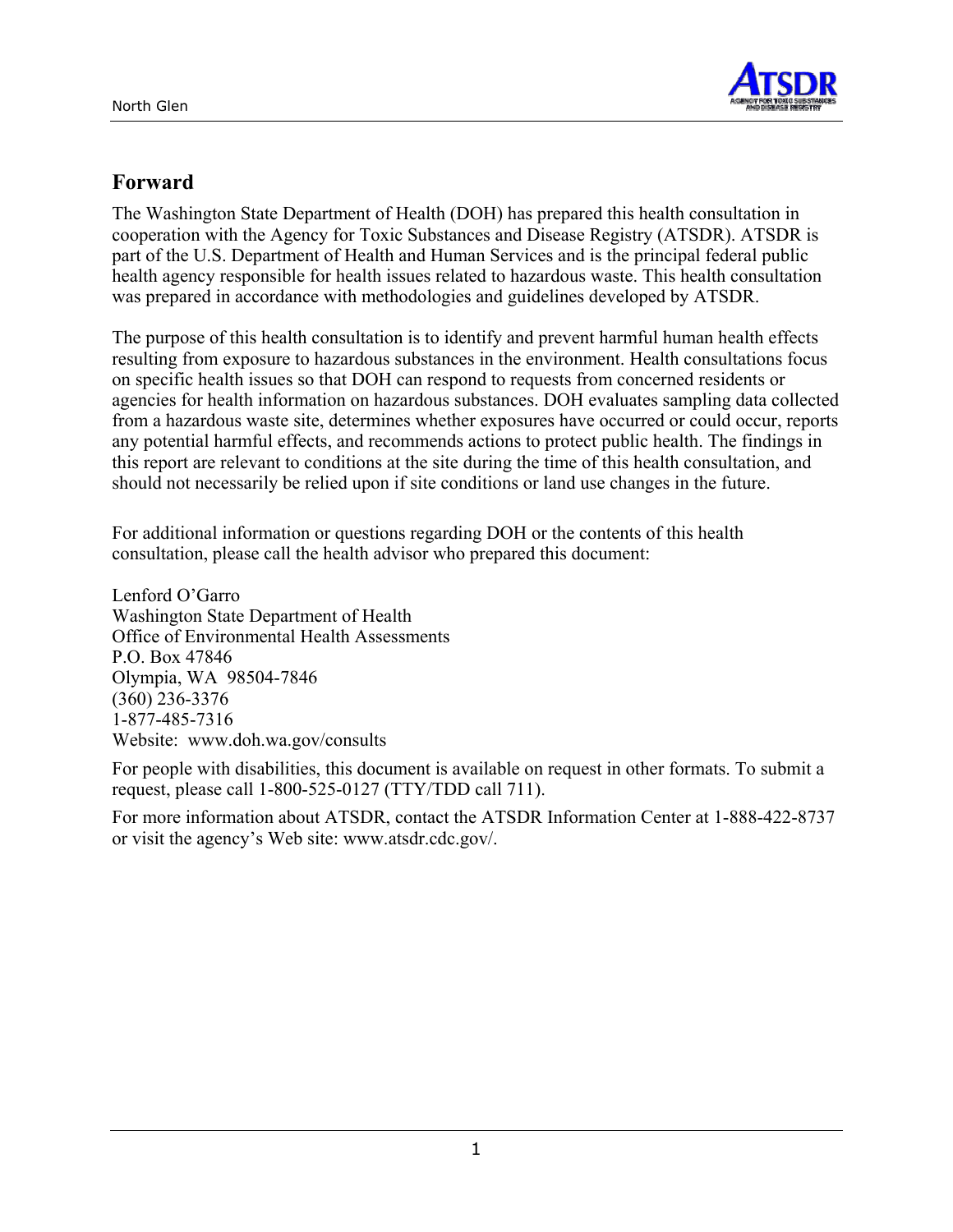

## **Table of Contents**

| Forward           |    |
|-------------------|----|
|                   |    |
| Glossary.         |    |
|                   |    |
|                   |    |
| <b>Discussion</b> |    |
|                   |    |
|                   |    |
|                   |    |
|                   |    |
|                   | 10 |
|                   |    |
|                   |    |
|                   |    |
|                   |    |
| References        | 12 |
|                   | 13 |
|                   | 14 |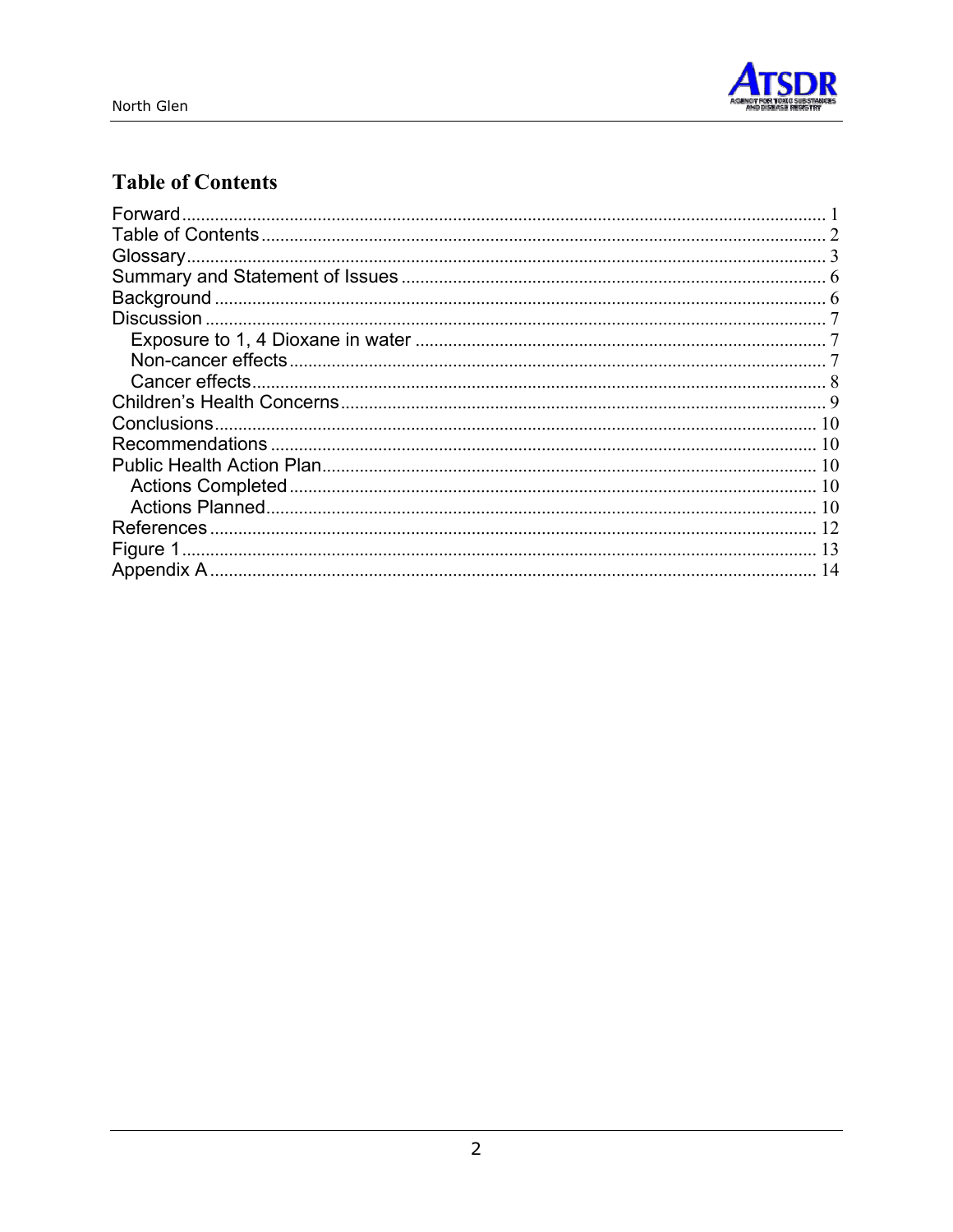

## Gl**ossar**y

| Acute                                                                               | Occurring over a short time [compare with chronic].                                                                                                                                                                                                                                                                                                                                                                                                                                                                                                                                                                       |  |  |  |
|-------------------------------------------------------------------------------------|---------------------------------------------------------------------------------------------------------------------------------------------------------------------------------------------------------------------------------------------------------------------------------------------------------------------------------------------------------------------------------------------------------------------------------------------------------------------------------------------------------------------------------------------------------------------------------------------------------------------------|--|--|--|
| <b>Agency for Toxic</b><br><b>Substances and Disease</b><br><b>Registry (ATSDR)</b> | The principal federal public health agency involved with hazardous waste<br>issues, responsible for preventing or reducing the harmful effects of<br>exposure to hazardous substances on human health and quality of life.<br>ATSDR is part of the U.S. Department of Health and Human Services.                                                                                                                                                                                                                                                                                                                          |  |  |  |
| <b>Aquifer</b>                                                                      | An underground formation composed of materials such as sand, soil, or<br>gravel that can store and/or supply groundwater to wells and springs.                                                                                                                                                                                                                                                                                                                                                                                                                                                                            |  |  |  |
| <b>Cancer Slope Factor</b>                                                          | A number assigned to a cancer causing chemical that is used to estimate its<br>ability to cause cancer in humans.                                                                                                                                                                                                                                                                                                                                                                                                                                                                                                         |  |  |  |
| Carcinogen                                                                          | Any substance that causes cancer.                                                                                                                                                                                                                                                                                                                                                                                                                                                                                                                                                                                         |  |  |  |
| <b>Chronic</b>                                                                      | Occurring over a long time (more than 1 year) [compare with <b>acute</b> ].                                                                                                                                                                                                                                                                                                                                                                                                                                                                                                                                               |  |  |  |
| <b>Comparison value</b>                                                             | Calculated concentration of a substance in air, water, food, or soil that is<br>unlikely to cause harmful (adverse) health effects in exposed people. The<br>CV is used as a screening level during the public health assessment<br>process. Substances found in amounts greater than their CVs might be<br>selected for further evaluation in the public health assessment process.                                                                                                                                                                                                                                      |  |  |  |
| Contaminant                                                                         | A substance that is either present in an environment where it does not<br>belong or is present at levels that might cause harmful (adverse) health<br>effects.                                                                                                                                                                                                                                                                                                                                                                                                                                                            |  |  |  |
| <b>Dermal Contact</b>                                                               | Contact with (touching) the skin (see route of exposure).                                                                                                                                                                                                                                                                                                                                                                                                                                                                                                                                                                 |  |  |  |
| <b>Dose</b><br>(for chemicals that are not<br>radioactive)                          | The amount of a substance to which a person is exposed over some time<br>period. Dose is a measurement of exposure. Dose is often expressed as<br>milligram (amount) per kilogram (a measure of body weight) per day (a<br>measure of time) when people eat or drink contaminated water, food, or<br>soil. In general, the greater the dose, the greater the likelihood of an effect.<br>An "exposure dose" is how much of a substance is encountered in the<br>environment. An "absorbed dose" is the amount of a substance that<br>actually got into the body through the eyes, skin, stomach, intestines, or<br>lungs. |  |  |  |
| <b>Environmental Protection</b><br><b>Agency (EPA)</b>                              | United States Environmental Protection Agency.                                                                                                                                                                                                                                                                                                                                                                                                                                                                                                                                                                            |  |  |  |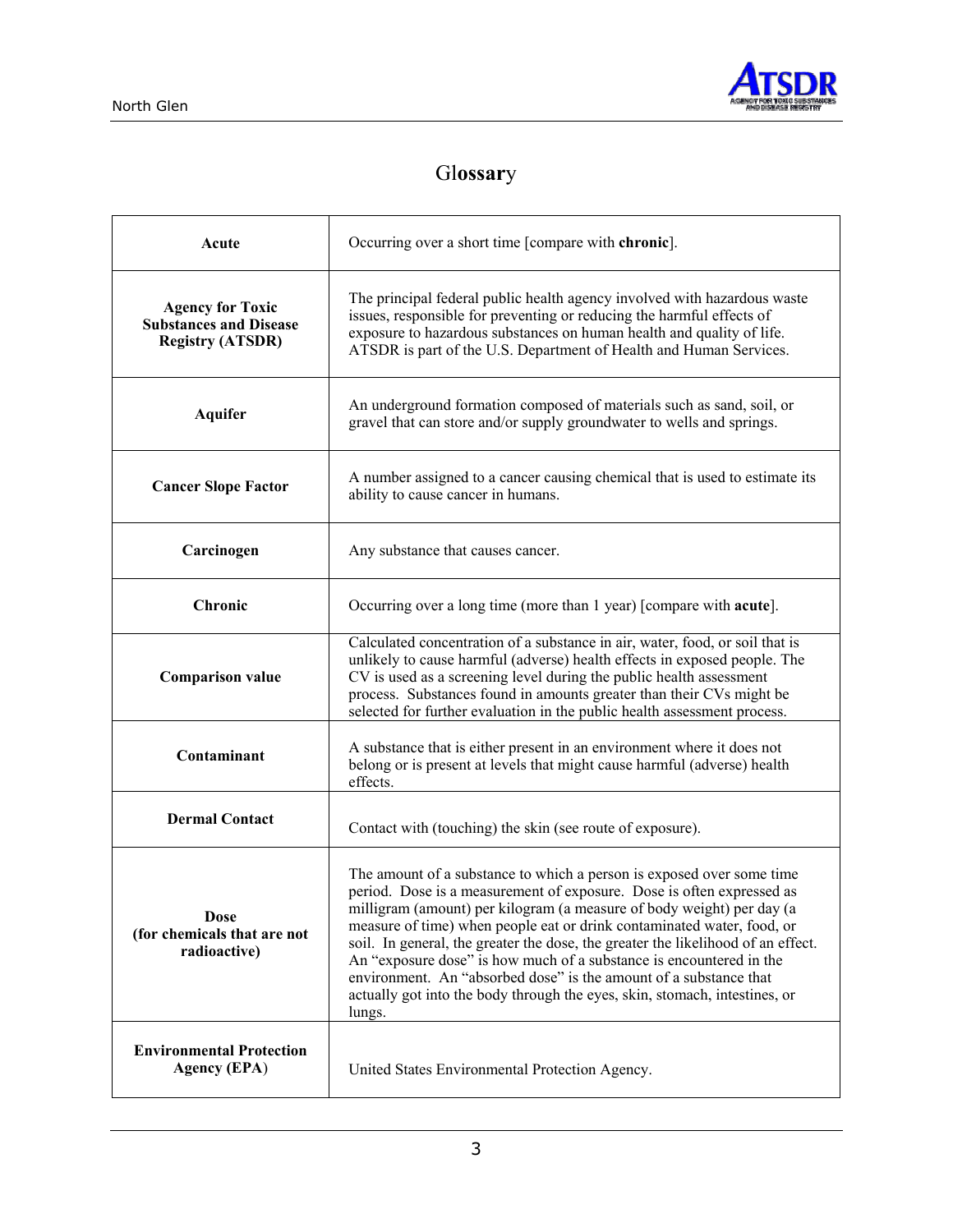

| Epidemiology                                                  | The study of the occurrence and causes of health effects in human<br>populations. An epidemiological study often compares two groups of<br>people who are alike except for one factor, such as exposure to a chemical<br>or the presence of a health effect. The investigators try to determine if any<br>factor (i.e., age, sex, occupation, economic status) is associated with the<br>health effect. |  |  |  |  |
|---------------------------------------------------------------|---------------------------------------------------------------------------------------------------------------------------------------------------------------------------------------------------------------------------------------------------------------------------------------------------------------------------------------------------------------------------------------------------------|--|--|--|--|
| <b>Exposure</b>                                               | Contact with a substance by swallowing, breathing, or touching the skin or<br>eyes. Exposure may be short-term [acute exposure], of intermediate<br>duration, or long-term [chronic exposure].                                                                                                                                                                                                          |  |  |  |  |
| Groundwater                                                   | Water beneath the earth's surface in the spaces between soil particles and<br>between rock surfaces [compare with surface water].                                                                                                                                                                                                                                                                       |  |  |  |  |
| <b>Hazardous substance</b>                                    | Any material that poses a threat to public health and/or the environment.<br>Typical hazardous substances are materials that are toxic, corrosive,<br>ignitable, explosive, or chemically reactive.                                                                                                                                                                                                     |  |  |  |  |
| Ingestion                                                     | The act of swallowing something through eating, drinking, or mouthing<br>objects. A hazardous substance can enter the body this way [see route of<br>exposure].                                                                                                                                                                                                                                         |  |  |  |  |
| <b>Ingestion rate</b>                                         | The amount of an environmental medium that could be ingested typically<br>on a daily basis. Units for IR are usually liter/day for water, and mg/day for<br>soil.                                                                                                                                                                                                                                       |  |  |  |  |
| <b>Inhalation</b>                                             | The act of breathing. A hazardous substance can enter the body this way<br>[see route of exposure].                                                                                                                                                                                                                                                                                                     |  |  |  |  |
| Inorganic                                                     | Compounds composed of mineral materials, including elemental salts and<br>metals such as iron, aluminum, mercury, and zinc.                                                                                                                                                                                                                                                                             |  |  |  |  |
| <b>Lowest Observed Adverse</b><br><b>Effect Level (LOAEL)</b> | The lowest tested dose of a substance that has been reported to cause<br>harmful (adverse) health effects in people or animals.                                                                                                                                                                                                                                                                         |  |  |  |  |
| <b>Maximum Contaminant</b><br>Level (MCL)                     | A drinking water regulation established by the federal Safe Drinking Water<br>Act. It is the maximum permissible concentration of a contaminant in water<br>that is delivered to the free flowing outlet of the ultimate user of a public<br>water system. MCLs are enforceable standards.                                                                                                              |  |  |  |  |
| Media                                                         | Soil, water, air, plants, animals, or any other part of the environment that<br>can contain contaminants.                                                                                                                                                                                                                                                                                               |  |  |  |  |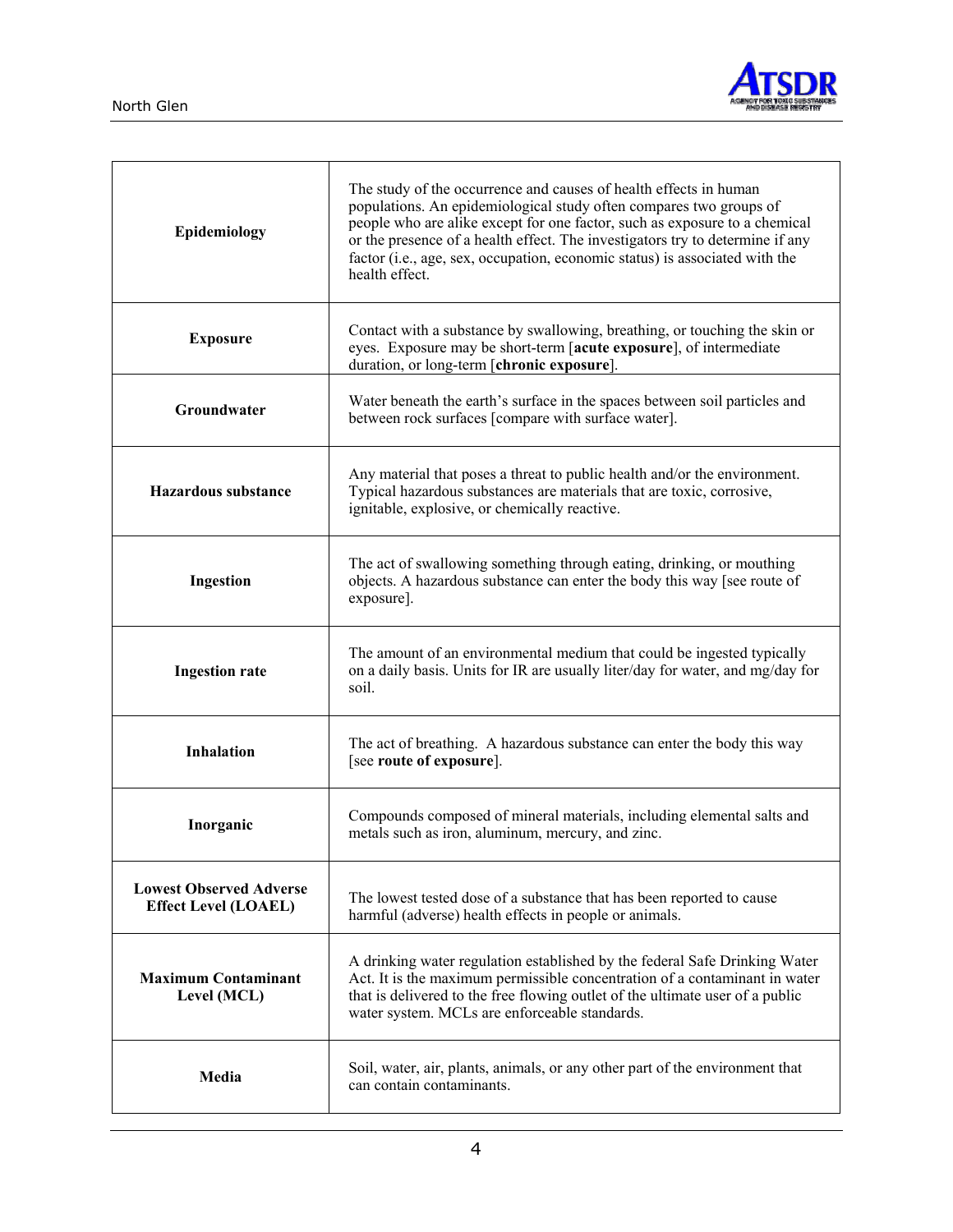

| <b>Minimal Risk Level</b><br>(MRL)                        | An ATSDR estimate of daily human exposure to a hazardous substance at<br>or below which that substance is unlikely to pose a measurable risk of<br>harmful (adverse), noncancerous effects. MRLs are calculated for a route<br>of exposure (inhalation or oral) over a specified time period (acute,<br>intermediate, or chronic). MRLs should not be used as predictors of<br>harmful (adverse) health effects [see reference dose]. |  |  |  |  |  |
|-----------------------------------------------------------|---------------------------------------------------------------------------------------------------------------------------------------------------------------------------------------------------------------------------------------------------------------------------------------------------------------------------------------------------------------------------------------------------------------------------------------|--|--|--|--|--|
| No apparent public health<br>hazard                       | A category used in ATSDR's public health assessments for sites where<br>human exposure to contaminated media might be occurring, might have<br>occurred in the past, or might occur in the future, but where the exposure is<br>not expected to cause any harmful health effects.                                                                                                                                                     |  |  |  |  |  |
| <b>No Observed Adverse</b><br><b>Effect Level (NOAEL)</b> | The highest tested dose of a substance that has been reported to have no<br>harmful (adverse) health effects on people or animals.                                                                                                                                                                                                                                                                                                    |  |  |  |  |  |
| <b>Oral Reference Dose</b><br>(RfD)                       | An amount of chemical ingested into the body (i.e., dose) below which<br>health effects are not expected. RfDs are published by EPA.                                                                                                                                                                                                                                                                                                  |  |  |  |  |  |
| Organic                                                   | Compounds composed of carbon, including materials such as solvents, oils,<br>and pesticides that are not easily dissolved in water.                                                                                                                                                                                                                                                                                                   |  |  |  |  |  |
| Parts per billion<br>(ppb)/Parts per million<br>(ppm)     | Units commonly used to express low concentrations of contaminants. For<br>example, 1 ounce of trichloroethylene (TCE) in 1 million ounces of water<br>is 1 ppm. 1 ounce of TCE in 1 billion ounces of water is 1 ppb. If one drop<br>of TCE is mixed in a competition size swimming pool, the water will<br>contain about 1 ppb of TCE.                                                                                               |  |  |  |  |  |
| Route of exposure                                         | The way people come into contact with a hazardous substance. Three<br>routes of exposure are breathing [inhalation], eating or drinking [ingestion],<br>or contact with the skin [dermal contact].                                                                                                                                                                                                                                    |  |  |  |  |  |
| Volatile organic<br>compound (VOC)                        | Organic compounds that evaporate readily into the air. VOCs include<br>substances such as benzene, toluene, methylene chloride, and methyl<br>chloroform.                                                                                                                                                                                                                                                                             |  |  |  |  |  |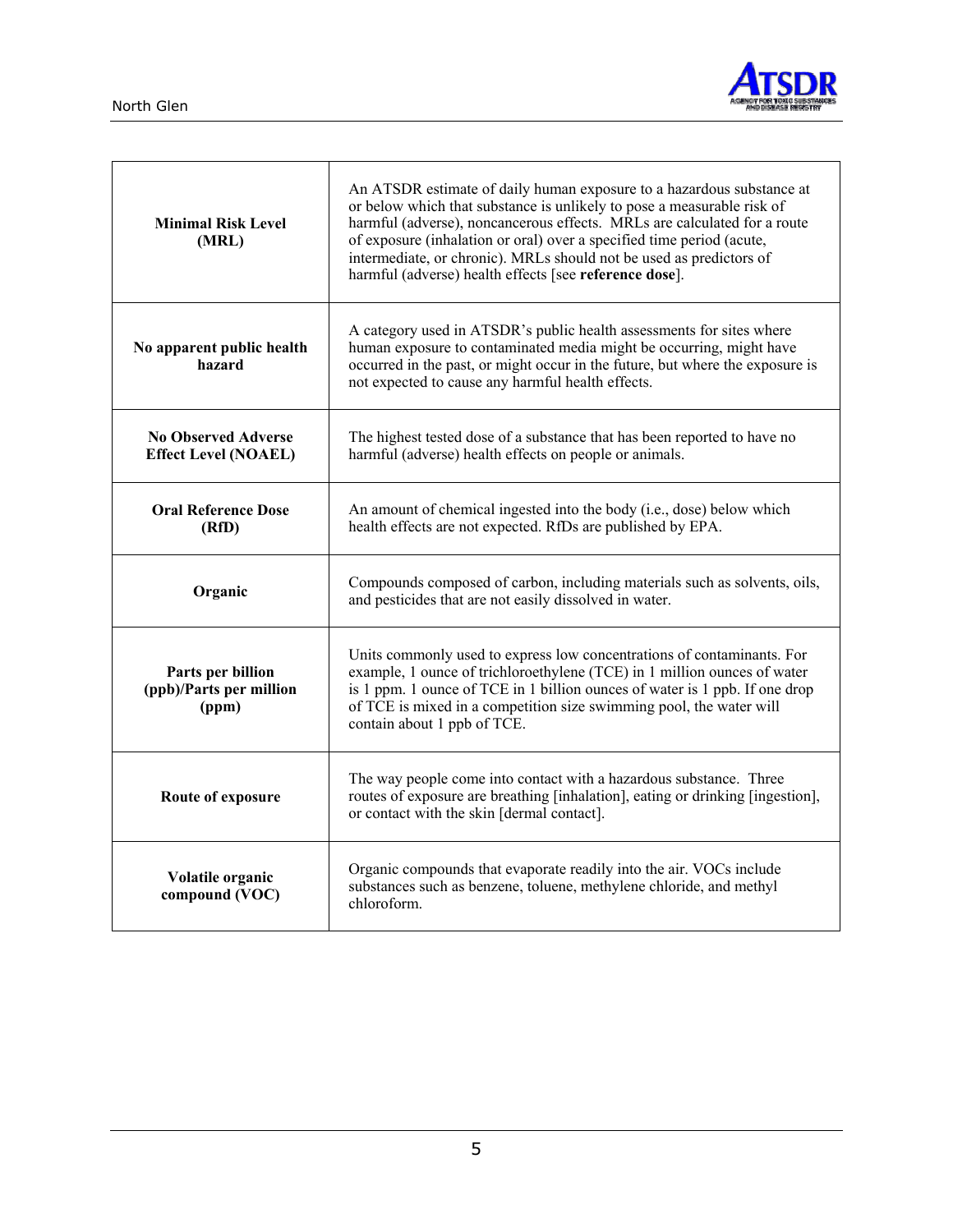

## **Summary and Statement of Issues**

In 2005, Spokane County Utilities (SCU) collected groundwater samples in the Colbert Landfill area and the North Glen Residential Community well system (North Glen). Results indicated the presence of 1,4-dioxane, and SCU notified the Washington State Department of Health (DOH) Office of Drinking Water. DOH has prepared this health consultation at the request of the Spokane Regional Health District (SRHD) to evaluate the potential health hazard posed by the 1,4-dioxane found in the North Glen Residential Community well system (North Glen). DOH prepares public health consultations (PHC) under a cooperative agreement with the Agency for Toxic Substances and Disease Registry (ATSDR).

## **Background**

#### *North Glen Water System*

The North Glen Community well system (North Glen) is located adjacent to Colbert Landfill site. North Glen is a Group A residential water system with 34 connections that is approved for up to 150 connections. The Colbert Landfill site is a closed 40-acre municipal solid waste landfill located approximately 15 miles north of Spokane, Washington, and about 2.5 miles north of Colbert, Washington [1, 2]. In August 1983, the Environmental Protection Agency (EPA) placed the Colbert landfill on its National Priorities List (NPL). In 1987, a Remedial Investigation/Feasibility Study (RI/FS) was conducted to determine the nature and extent of contamination caused by the release of chemicals from the landfill and to evaluate potential remedies. Six chlorinated organic solvents (1,1,1-Trichloroethane (TCA), Methylene Chloride, 1,1-Dichloroethylene, Trichloroethylene, Tetrachloroethylene and 1,1-Dichloroethane) were detected in the groundwater near the landfill [2]. The RI/FS recommended a pump and treat system (treatment facility) which came online in May 1994.

In 2004, during the most recent five year review of the Colbert Landfill site, EPA requested that SCU monitor for the possible presence of a newly found groundwater contaminant known to be associated with TCA [1]. The contaminant, called 1,4-dioxane, was commonly added as a stabilizer to solvents such as TCA.

On July 20, 2005, SCU collected seven groundwater samples in the Colbert Landfill area from various types of wells (such as extraction, monitoring and residential).1,4-dioxane was detected in three wells at levels between and 6.3 and 25.8 parts per billion (ppb), but not in the remaining four wells at a method detection level of 5.0 ppb. The samples with 1,4-dioxane concentrations represented North Glen (11.3 ppb), an upper aquifer extraction well (25.8 ppb) and a lower aquifer extraction well (6.3 ppb). The concentration found in North Glen is above the Washington State Model Toxics Control Act (MTCA) Method B clean-up level of 7.95 ppb and the state's groundwater standard of 7.0 ppb.

Follow-up sampling on September 14, 2005, of five residential wells adjacent to the landfill detected 1,4-dioxane only in North Glen's water (11.1 ppb). The other four wells showed no evidence of 1,4-dioxane contamination. Two of three environmental monitoring wells adjacent to North Glen showed 1-4-dioxane levels of 8.8 ppb and 23.9 ppb. Two extraction wells for the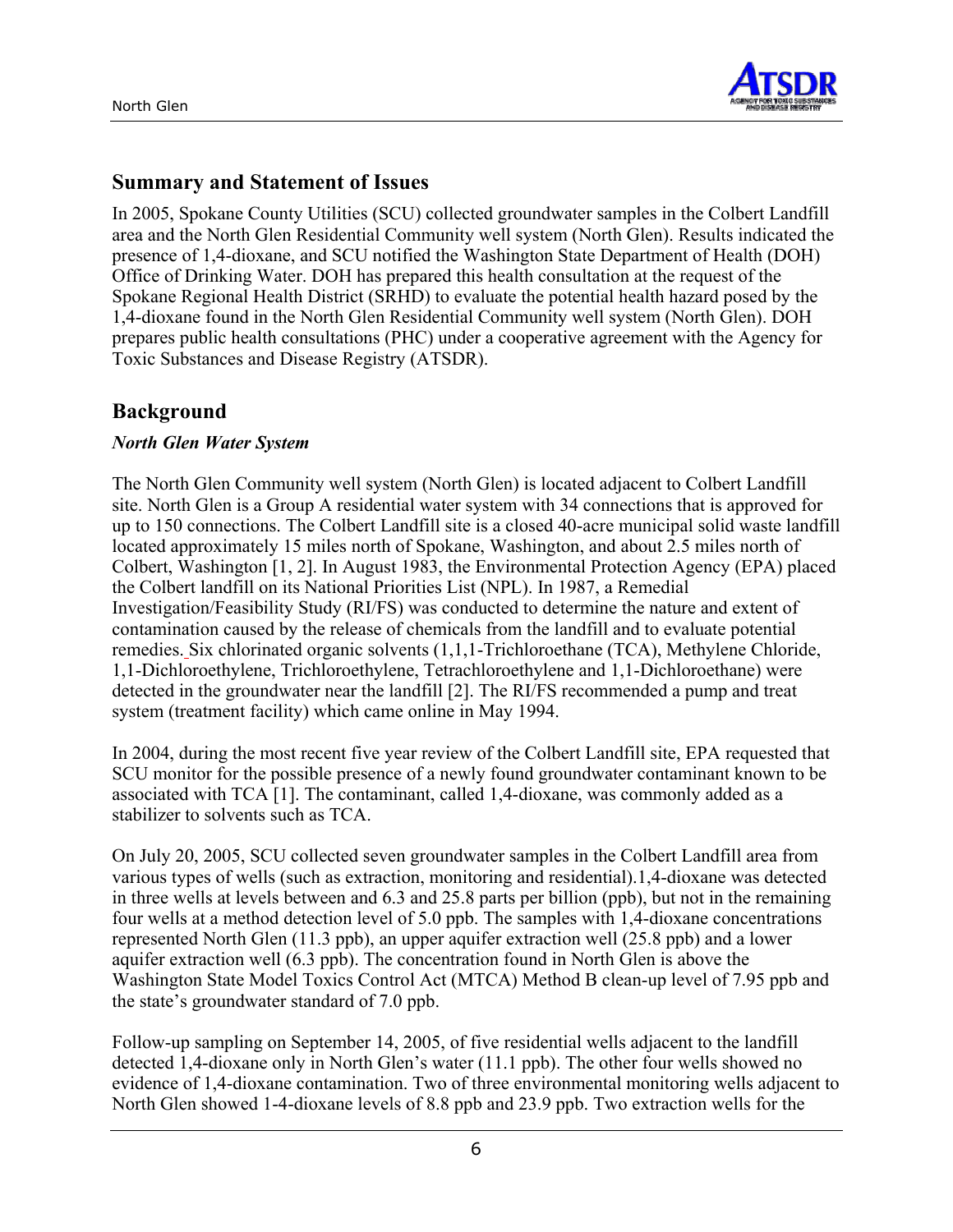

treatment facility contained 1,4-dioxane at concentrations of 11.1 ppb to 30 ppb. As of October 5, 2005, a total of 32 residential wells in the Colbert landfill area have been sampled and North Glen is the only drinking water system to show the presence of 1,4-dioxane.

**Table 1.** Concentration of 1,4-dioxane detected in North Glen's water association drinking water Well, Colbert, Spokane County, Washington.

| <b>Source</b> | 1, 4 Dioxane        | <b>EPA</b> Cancer    |                |
|---------------|---------------------|----------------------|----------------|
|               | <b>Date Sampled</b> | <b>Results (ppb)</b> | <b>Class</b>   |
| North Glen    | 10/05/05            | 13.8                 | B <sub>2</sub> |
|               | 9/14/05             | 11.1                 |                |
|               | 7/20/05             | 11.3                 |                |

## **Discussion**

1,4-Dioxane was found in North Glen drinking water supply well (Table.1). Its presence alone does not necessarily indicate that adverse health effects will occur. 1,4-Dioxane is a clear liquid that is miscible in water. It is used primarily as a solvent in the manufacture of chemicals and as a laboratory reagent [3]. 1,4-dioxane, was commonly added as a stabilizer to solvents such as TCA. In the 1970s, municipal water supplies in the United States were reported to contain 1 ppb of 1,4-dioxane [3]. 1,4-Dioxane has also been detected in food volatiles (chicken, meat, tomatoes, and small shrimp) which may indicate that 1,4-dioxane may be a natural constituent in some foods [3]. 1,4-Dioxane may also be found as a contaminant in cosmetics, detergents and shampoos. Therefore, in 1985, the Food and Drug Administration (FDA) required cosmetic products should not contain 1,4-dioxane at concentrations greater 10 ppm. Between 1992 and 1997, the average concentration of 1,4-dioxane in cosmetic finished products was to reported fluctuate from 14 to 79 ppm [3].

#### **Exposure to 1, 4-Dioxane in water**

1,4-dioxane is very soluble in water. Therefore, the most obvious route of exposure to 1,4 dioxane in drinking water is ingestion. However, 1,4-dioxane is easily metabolized in the body to form β-hydroxyethoxyacetic acid, which is then eliminated from the body in urine. 1,4-dioxane also has a low volatility in water and is therefore available for inhalation from indoor air particularly during bathing and showering. Exposure to 1,4-dioxane through these routes and pathways is evaluated below.

## **Non-cancer effects**

In order to evaluate the potential for non-cancer adverse health affects that may result from exposure to 1,4-dioxane in water, a dose is estimated for each route of exposure (ingestion, dermal, and inhalation). These doses are estimated for situations by which residents might contact the contaminated media. The total estimated dose is compared to a health guideline. If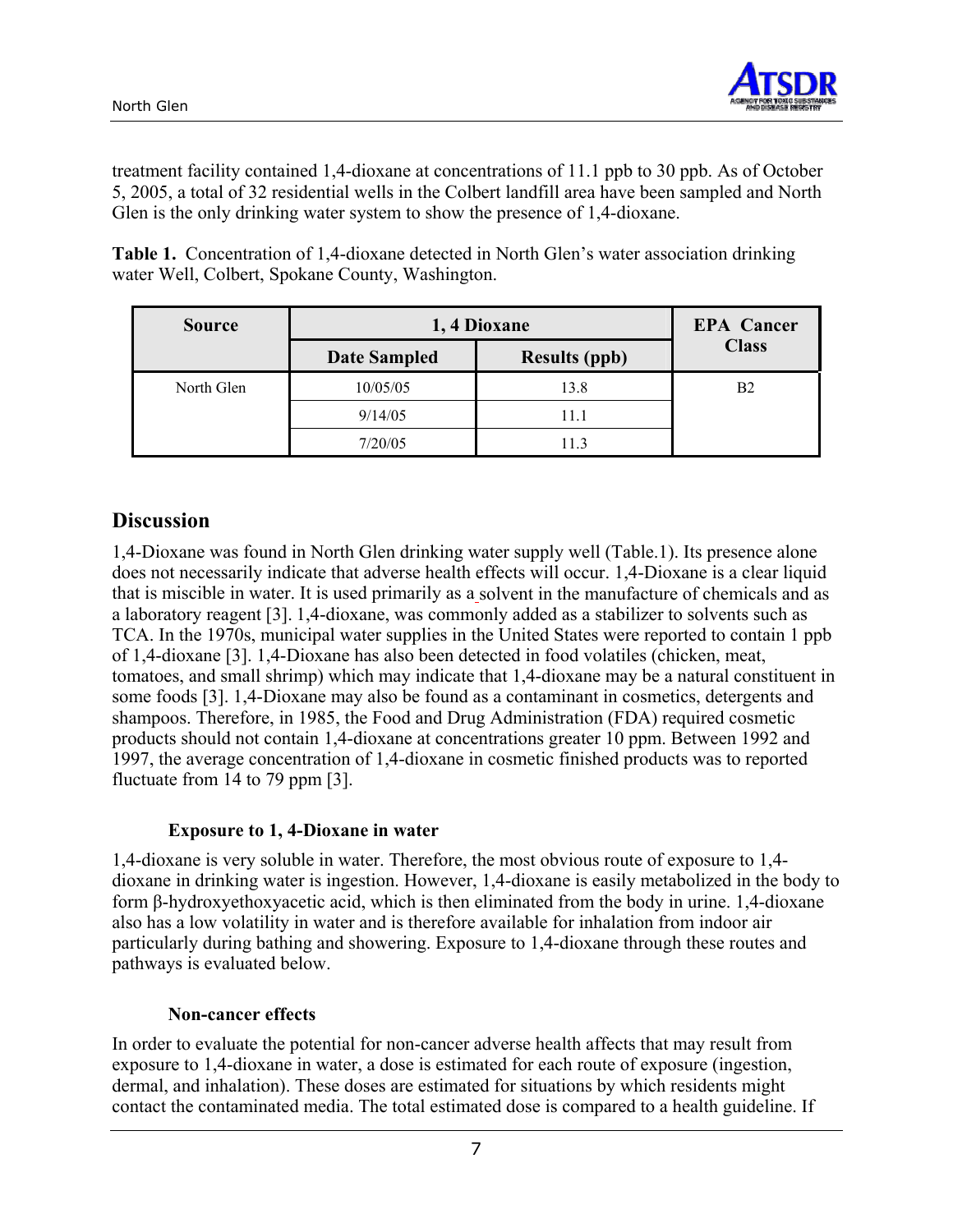

the estimated exposure dose is below the health guideline then the exposure is not likely to result in health effects. If the estimated dose exceeds the health guideline then additional analysis is needed to decide if health effects are likely.

ATSDR's minimal risk level (MRL) for 1,4-dioxane was the health guideline chosen to evaluate potential exposures from drinking water. MRLs are doses below which non-cancer adverse health effects are not expected to occur. These doses take into account the differences between animals and humans and difference among people. They are derived from toxic effect levels obtained from human population and laboratory animal studies. Because of uncertainty in these data, the toxic effect level is divided by "safety factors" to produce the lower and more protective MRL.

The chronic oral MRL for 1,4-dioxane is 0.01 mg/kg/day based on liver effects in male rats. Other non-cancer health effects associated with 1,4-dioxane exposure are problems with the kidneys damage, eye, throat and nose irritation [3]. These health effects occurred in animal studies after exposure to very high levels of 1,4-dioxane.

People who are users of water from North Glen may be exposed through multiple routes and pathways. 1,4-Dioxane can enter the body through ingestion of drinking water, through the skin during bathing and through inhalation during showering. Exposure doses were calculated for people exposed through all pathways. Exposure equations and assumptions are provided in Appendix A, Table A1. This PHC assumes people are exposed everyday for five years to the maximum level measured in the well (13.8 ppb). The highest estimated exposure dose was 7.96 x  $10^{-4}$  mg/kg/day and is below the MRL (1.0 E-2 mg/kg/day). Breathing 1,4-dioxane from indoor air and dermal absorption from water during normal household use is expected to contribute only a small fraction of the total dose (Appendix A, Table A2). Therefore, exposure to water from the well for five years would not result in any non-cancer adverse health effects.

In general, adverse health effects that have been associated with exposure to 1,4-dioxane have resulted from exposure to concentrations that were much higher than those detected in water supply system. Adverse non-cancer health effects are not expected as a result of exposure to 1,4 dioxane from the water system.

#### **Cancer effects**

The EPA classifies 1,4-dioxane as a Group B2 probable human carcinogen. This means that there is sufficient evidence of carcinogenicity in animal studies, but inadequate evidence in human epidemiological studies. Cancer risk is estimated by calculating an exposure dose (Appendix A) similar to that described above and multiplying it by a cancer potency factor, also known as the cancer slope factor. Some cancer potency factors are derived from human population data. Others are derived from laboratory animal studies involving doses much higher than are encountered in the environment. Use of animal data requires extrapolation of the cancer potency obtained from these high dose studies down to real-world exposures. This process involves much uncertainty.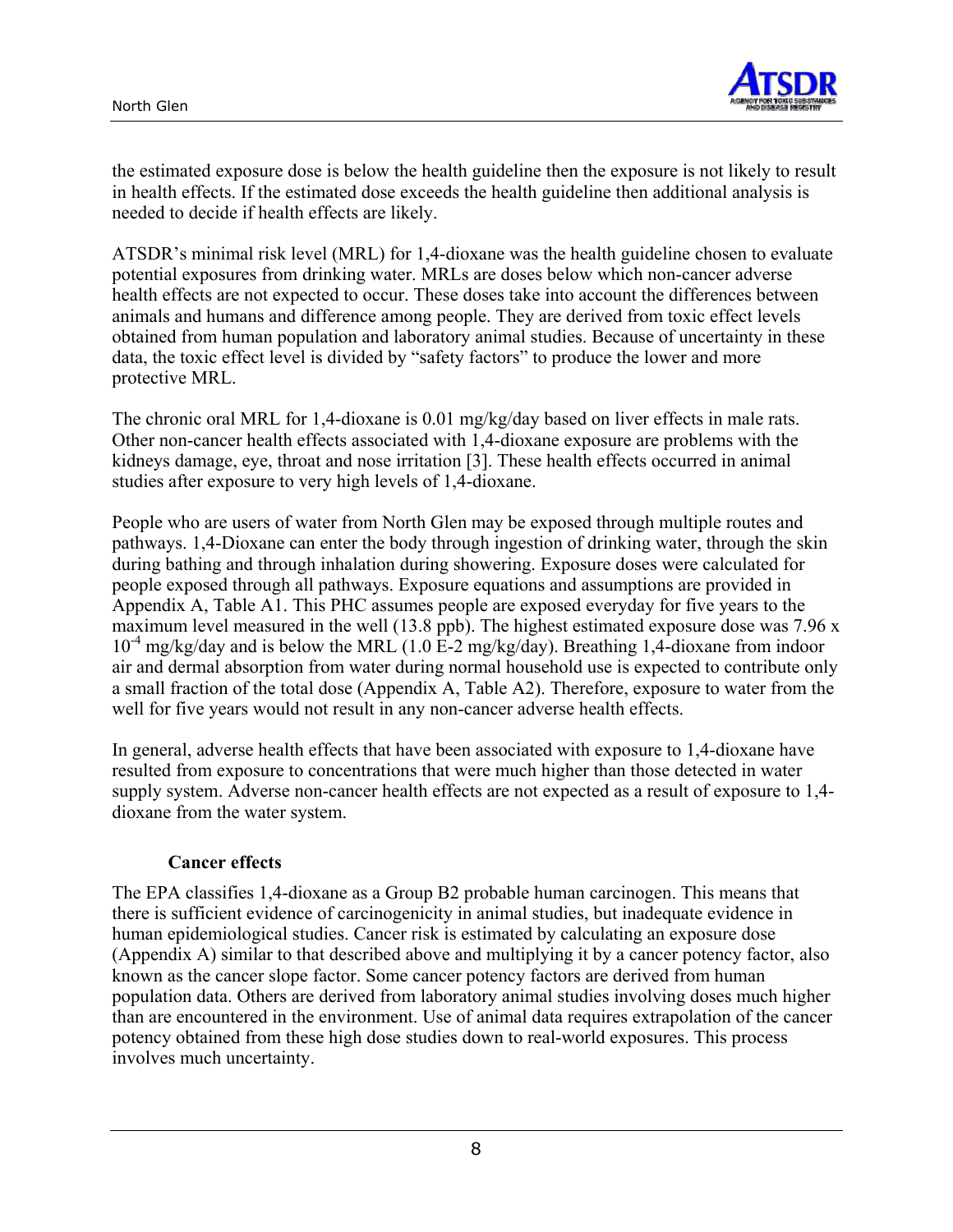

Current regulatory practice assumes that there is no "safe dose" of a carcinogen and that a very small dose of a carcinogen could give a very small cancer risk. Cancer risk estimates are, therefore, not yes/no answers but measures of chance (probability). Such measures, however uncertain, are useful in determining the magnitude of a cancer risk. The validity of the "no safe dose" assumption for all cancer-causing chemicals is not clear. Some evidence suggests that certain chemicals considered carcinogenic must exceed a threshold of tolerance before initiating cancer. For such chemicals, risk estimates are not appropriate. More recent guidelines on cancer risk from EPA reflect the potential that thresholds for some carcinogenesis exist. However, EPA still assumes no threshold unless sufficient data indicate otherwise.

This document describes cancer risk that is attributable to site-related contaminants in qualitative terms like low, very low, slight and no significant increase in cancer risk. These terms can be

better understood by considering the population size required for such an estimate to result in a single cancer case. For example, a low increase in cancer risk indicates an estimate in the range of one excess cancer case per ten thousand persons exposed over a lifetime. A very low estimate might result in one excess cancer case per several tens of thousands exposed over a lifetime and a slight estimate would require an exposed population of several hundreds of thousands to result in a single case. DOH considers cancer risk insignificant when the estimate results in less than one cancer per one million exposed over a lifetime. The reader should

| <b>Cancer Risk</b>                                                                                                                                                                           |
|----------------------------------------------------------------------------------------------------------------------------------------------------------------------------------------------|
| Cancer risk estimates do not reach zero no<br>matter how low the level of exposure to a<br>carcinogen. Terms used to describe this risk are<br>defined below as the number of excess cancers |
| # of Excess Cancers                                                                                                                                                                          |
| 1 in 10,000                                                                                                                                                                                  |
| 1 in 100,000                                                                                                                                                                                 |
| 1 in 1,000,000                                                                                                                                                                               |
| 1 in 1,000,000                                                                                                                                                                               |
|                                                                                                                                                                                              |
|                                                                                                                                                                                              |
|                                                                                                                                                                                              |

note that these estimates are for excess cancers that might result in addition to those normally expected in an unexposed population. Cancer risks quantified in this document are an upperbound theoretical estimate. Actual risks are likely to be much lower.

In a worst-case scenario, exposure to the current highest level of 1,4-dioxane in drinking water (13.8 ppb) would increase a person's lifetime cancer risk by 2 in 1,000,000 (2 excess cancers in a population of 1,000,000 people exposed) (See Appendix A - Table A3). The reader should note that these estimates are for excess cancers that might result in addition to those normally expected in an unexposed population. This estimated risk is slight, and within the range of cancer risks considered acceptable by the EPA.

## **Children's Health Concerns**

The unique vulnerabilities of infants and children demand special attention in communities that have contamination of their water, food, soil, or air. The potential for exposure and subsequent adverse health effects often increases for younger children compared with older children or adults. ATSDR and DOH recognize that children are susceptible to developmental toxicity that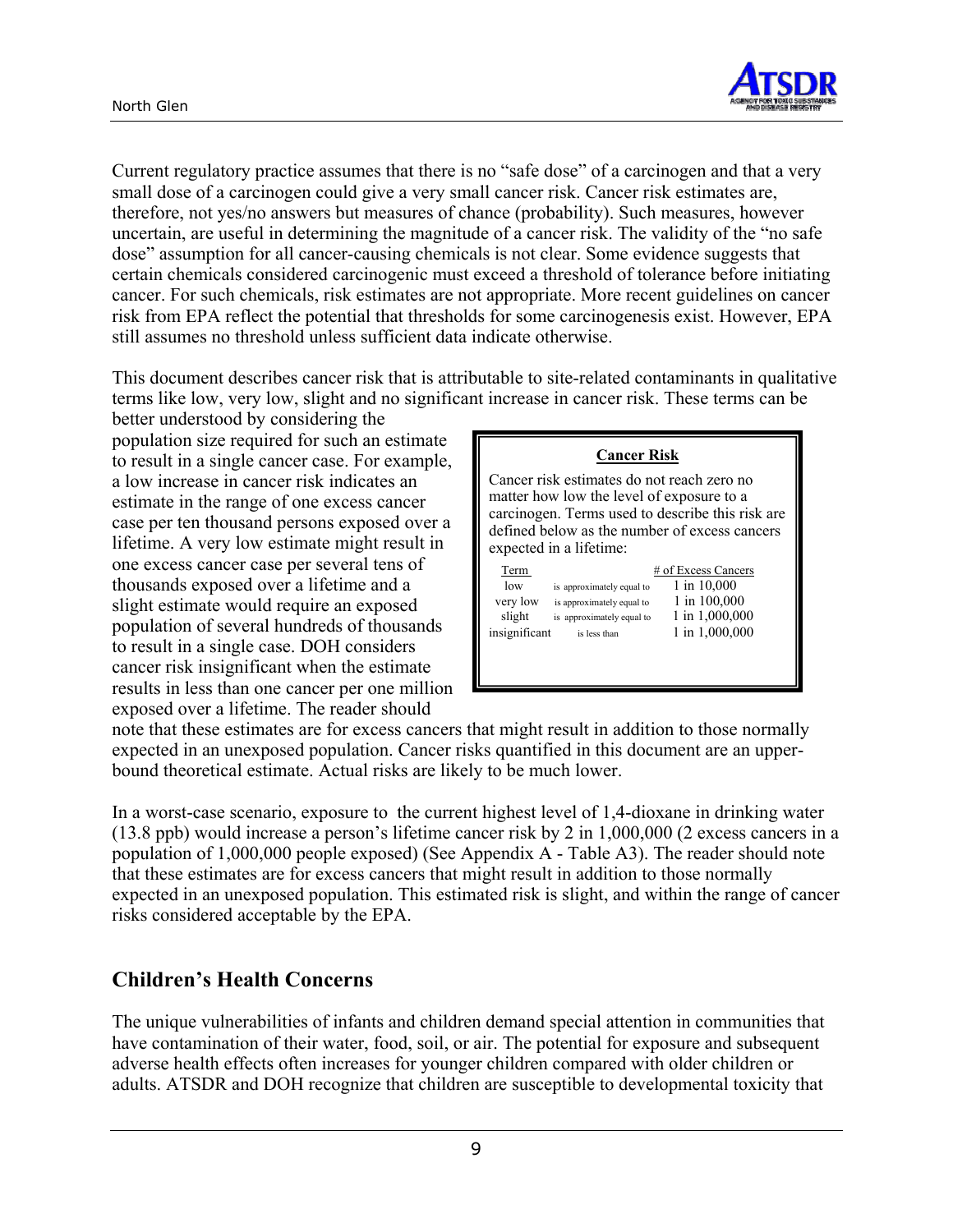

can occur even when contaminant levels are much lower than those that cause other types of toxicity. This vulnerability is a result of the following factors:

- Children are smaller and receive higher doses of chemical exposure per body weight.
- Children's developing bodies or systems are more vulnerable to toxic exposures, especially during critical growth stages in which permanent damage may incur.

During the evaluation of the water supply, DOH considered potential exposures to children, as well as to adults. The doses calculated for 1,4-dioxane is not expected to result in adverse health effects for children, or adults, based on comparison with MRL value. The assessment did find that chronic exposure to 1,4-dioxane over many years (for example, 30 years) does indicate a slight increased cancer risk.

## **Conclusions**

*No apparent public health hazard* exists for residents exposed to 1,4-dioxane found in drinking water well for North Glen.

## **Recommendations**

Although users of North Glen drinking water are not expected to experience adverse non-cancer health effects, and their increased cancer risk is slight. The DOH Office of Environmental Health Assessments recommends SCU continue to monitor the level of contaminants in the groundwater from the Colbert Landfill and 1,4-dioxane in North Glen's water system.

## **Public Health Action Plan**

#### **Actions Completed**

- 1. In September 2005, SCU sent a letter and Public Notification to the residents of North Glen.
- 2. DOH Office of Drinking Water staff attended a SCU sponsored public meeting in Colbert, Washington.

#### **Actions Planned**

- 1. DOH will mail this consult to the SCU, SRHD and residents of North Glen.
- 2. DOH will evaluate future data if 1,4-dioxane concentrations in the water system increase.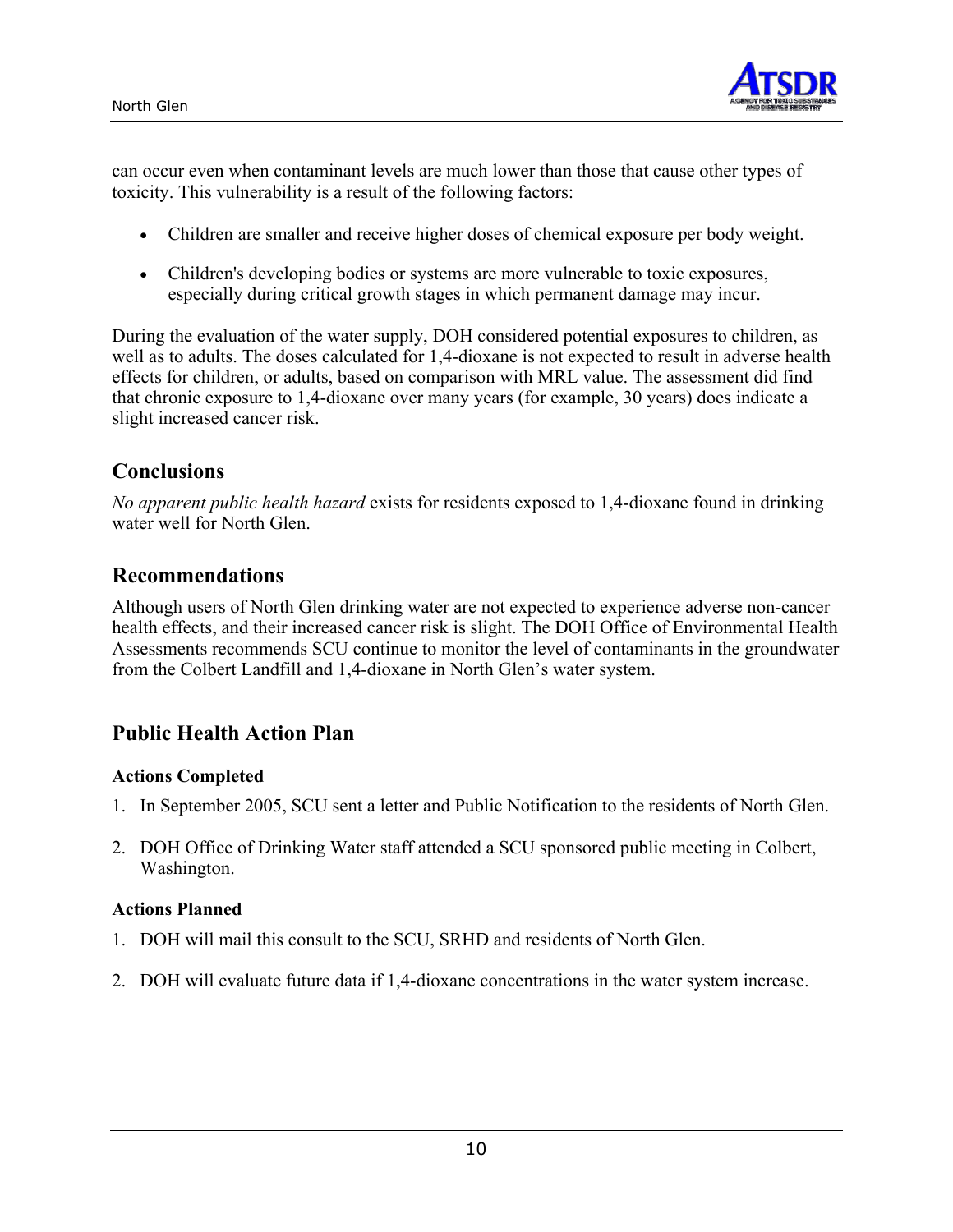

## **Author**

Lenford O'Garro Washington State Department of Health Office of Environmental Health Assessments Site Assessment Section

## **Designated Reviewer**

Wayne Clifford, Manager Site Assessment Section Office of Environmental Health Assessments Washington State Department of Health

## **ATSDR Technical Project Officer**

Alan Parham Division of Health Assessment and Consultation Agency for Toxic Substances and Disease Registry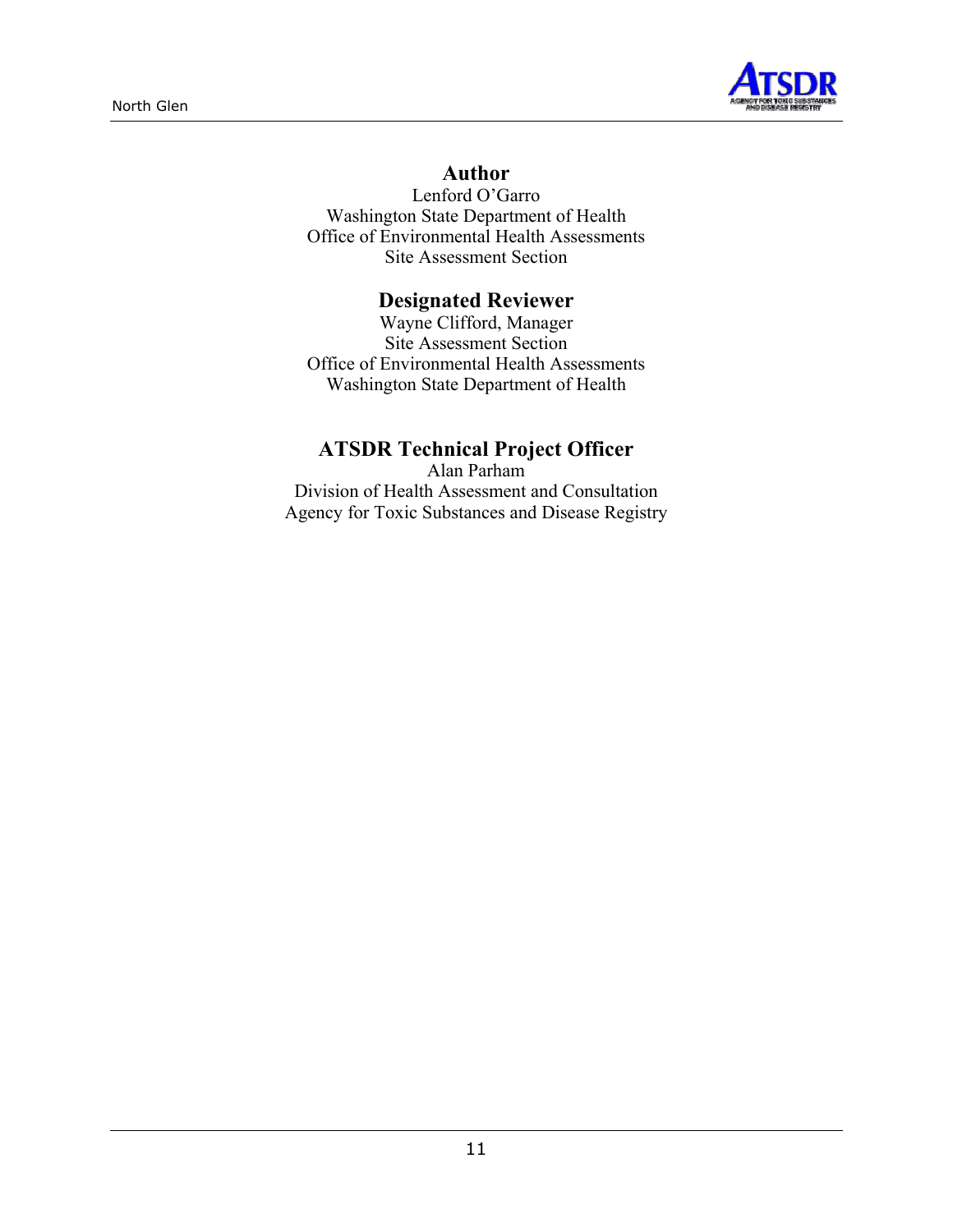

## **References**

- 1. Five-Year review report, Third five-year review report for Colbert Landfill, Spokane County, Washington: Prepared by Spokane County, Department of Ecology and Environmental Protection Agency, Region 10; August 2004.
- 2. US Department of Health and Human Services, Agency for Toxic Substances and Disease Registry: Public Health Assessment for Colbert Landfill NPL Site, Spokane, Washington, CERCLIS No. WAD980514541, July 25, 1988.
- 3. US Department of Health and Human Services, Agency for Toxic Substances and Disease Registry: Toxicological profile for 1,4-dioxane (*Draft for Public Comment*). Atlanta: US Department of Health and Human Services; September 2004.
- 4. Foster, S.A. and Chrostowski, P.C. (1987) Inhalation Exposures to Volatile Organic Contaminants in the Shower. Presentation at the 80th Annual Meeting of APCA. New York, NY. June 21-26, 1987.
- 5. National Center for Environmental Assessment. Exposure Factors Handbook Volume 1 General Factors EPA/600/P-95/002Fa: U.S. Environmental Protection Agency; August 1997.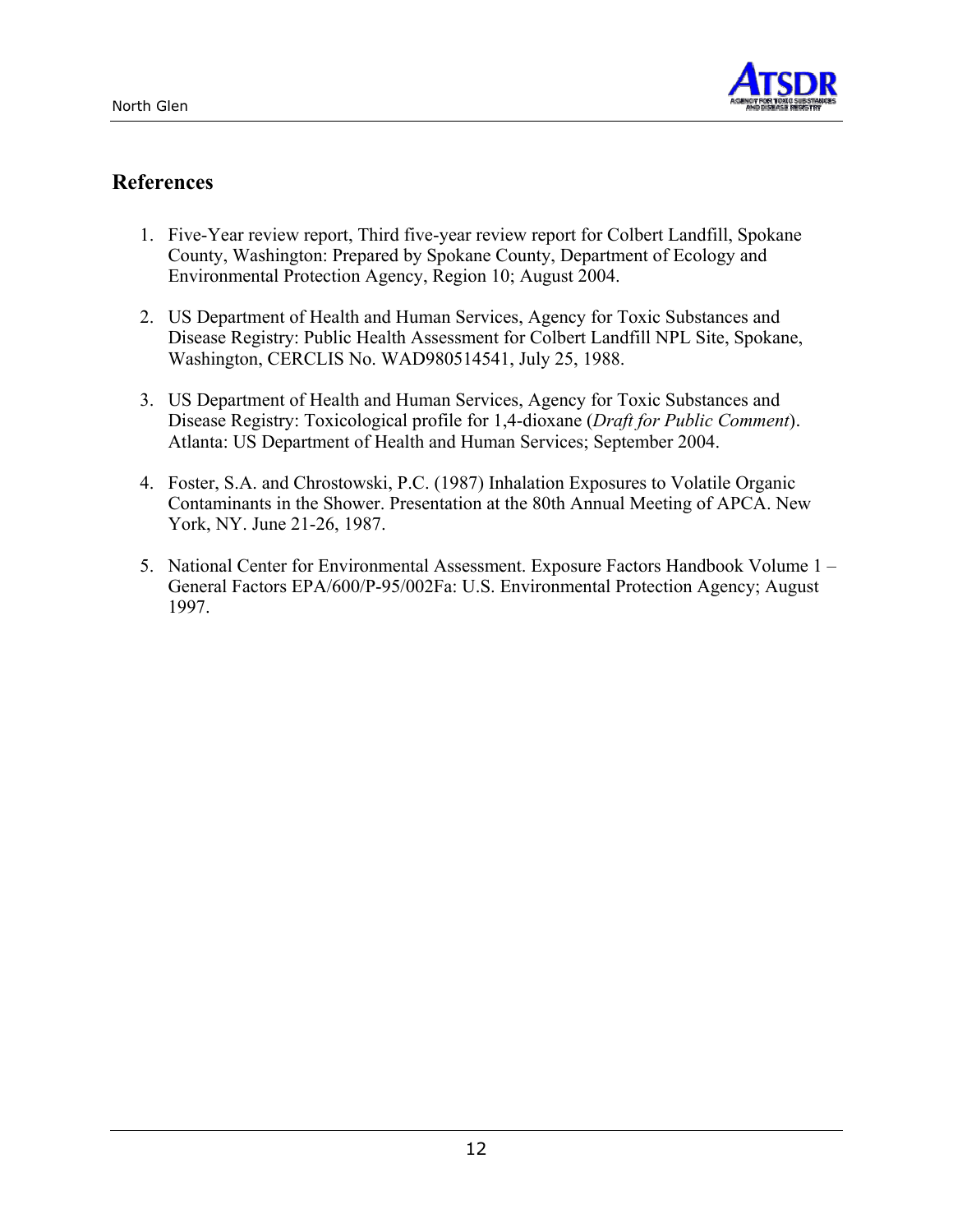

**Figure 1**: Demographic Statistics Within 3 Miles of the Site\* - Colbert landfill area, Spokane County, Washington.

| <b>Total Population</b>            | 3509 |
|------------------------------------|------|
| White                              | 3399 |
| <b>Black</b>                       | 4    |
| American Indian, Eskimo, Aleut     | 30   |
| <b>Asian or Pacific Islander</b>   | 17   |
| <b>Other Race</b>                  | 10   |
| <b>Hispanic Origin</b>             | 49   |
| <b>Children Aged 6 and Younger</b> | 265  |
| <b>Adults Aged 65 and Older</b>    | 332  |
| Females Aged 15 - 44               | 699  |
| <b>Total Aged over 18</b>          | 2484 |
| <b>Total Aged under 18</b>         | 1025 |
| <b>Total Housing Units</b>         | 1242 |





**\* Calculated using the area proportion technique. Source: 2000 U.S. CENSUS**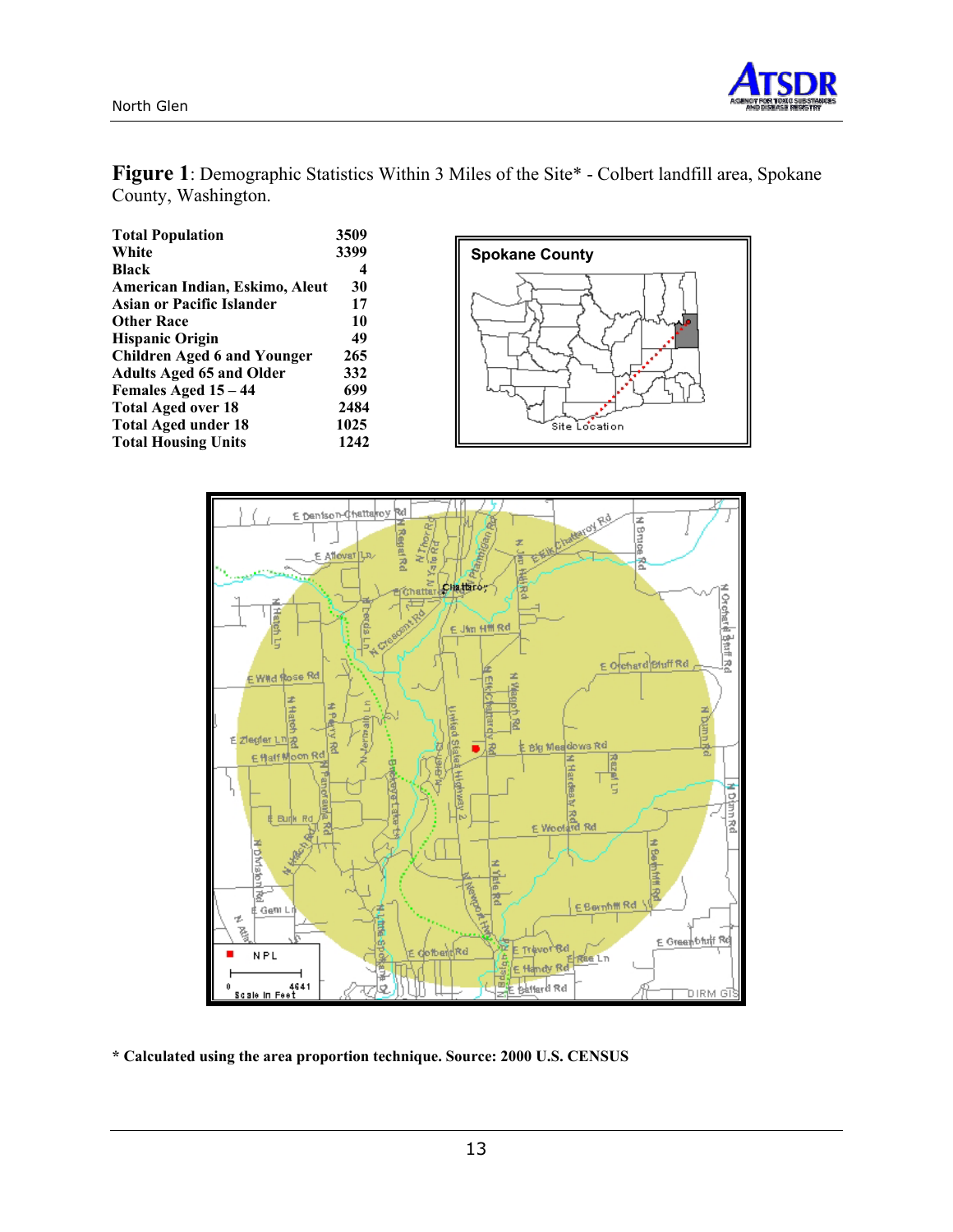

## **Appendix A**

#### **Exposure Calculations**

This section provides calculated exposure doses and assumptions used for exposure to 1,4 dioxane in water from the North Glen. The following exposure parameters and dose equations were used to estimate exposure doses from ingestion, direct contact, and inhalation of 1,4 dioxane in water. The reader should be aware that maximum concentrations were used to calculate these doses in order to represent a worst-case scenario. This assumption may overestimate actual exposure, but it is intended to be protective of public health.

Three different receptor populations were considered when calculating non-cancer doses: children, older children, and adults. Cancer dose calculations assumed a 30-year exposure of a child growing to adulthood. Maximum air concentrations reached during a 20-minute shower were estimated using a mathematical model [4]. Use of maximum concentrations will likely over-estimate total shower inhalation exposure since maximum levels will not be present during the entire shower. This conservative approach was used to account for other sources of exposure such as clothes and dish washing that were not considered in the dose estimate. Dermal absorption during a 20-minute shower was estimated using EPA guidance.

#### **Exposure to EDB in Water via ingestion, inhalation, and dermal absorption.**

#### **Total dose (non-cancer) = Ingested dose + inhaled dose + dermally absorbed dose**

#### **Ingestion Route**

Dose  $_{(non\text{-}cancer \,(mg/kg\text{-}day))} = \underline{Cw \times CF \times IR \times EF \times ED}$  $BW \times AT_{non-cancer}$ 

Cancer Risk =  $Cw$  x  $CF$  x IR x  $EF$  x  $CSF$  x  $ED$  $BW \times AT_{\text{cancer}}$ 

#### **Dermal Route - (Shower)**

Dermal Absorbed (DA<sub>event</sub>) =  $2 \times$  Kp x Cw x SqR of 6 x tau x t/pi ORAF

Dermal Absorbed Dose (DAD) (non-cancer (mg/kg-day)) =  $\underline{DA}_{event}$  x EV x SA x EF x ED  $BW \times AT_{non-cancer}$ 

Dermal Absorbed Dose (DAD)  $_{(cancer (mg/kg-day))} = D A_{event} x EV x SA x EF x ED x CSF$  $BW \times AT_{\text{cancer}}$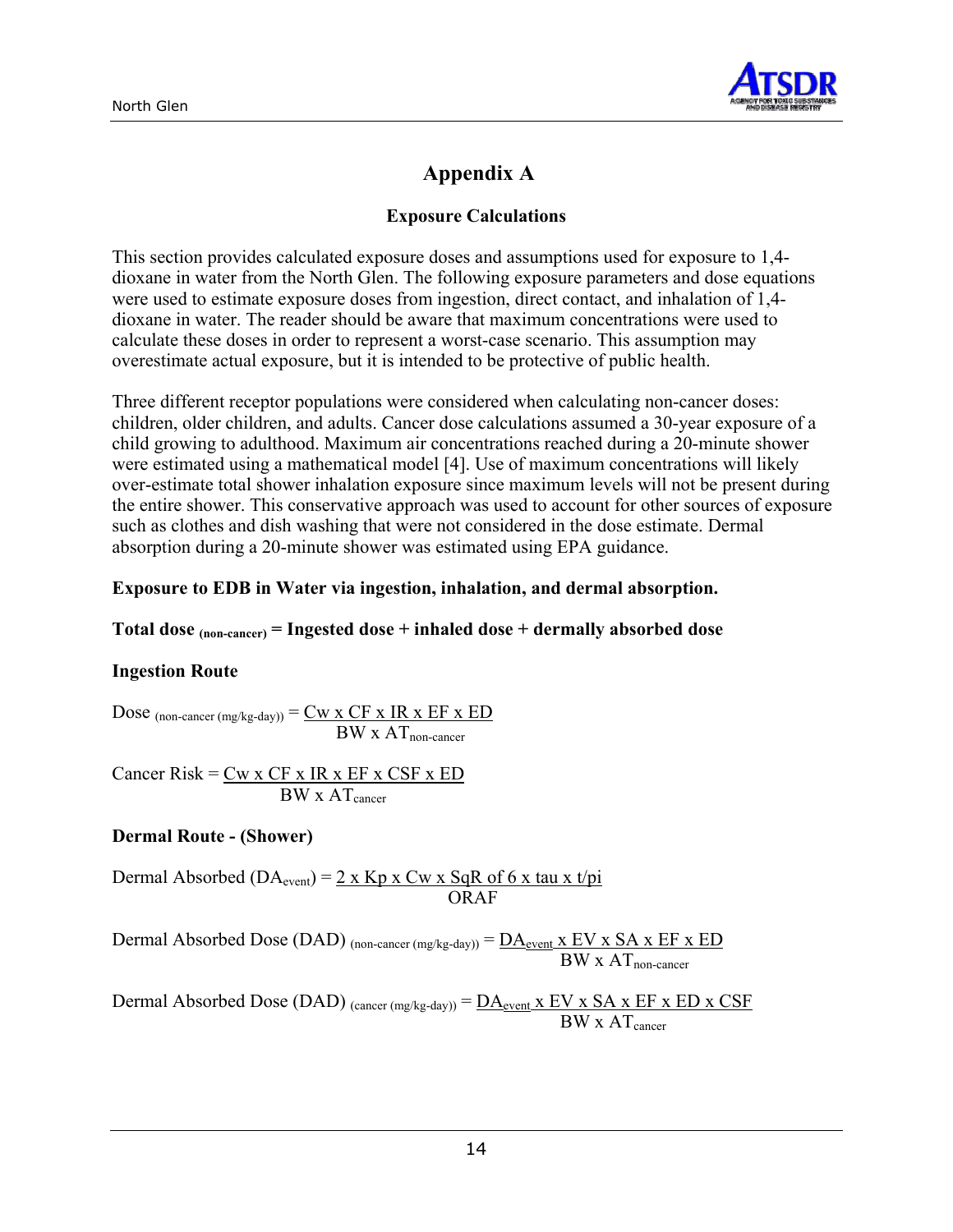



#### **Inhalation Route – (Shower)**

Concentration in air  $(Ca) = S/R \times (1 - (EXP (-R \times t)))$ 

 $Dose_{\text{non-cancer (mg/kg-day)}} = \underline{Ca \times HHR \times EF \times ED}$  $BW \times AT_{non-cancer}$ 

Cancer Risk =  $Ca x IHR x EF x ED x CSF$ </u>  $BW \times AT_{cancer}$ 

**Table A1.** Exposure Assumptions for exposure to 1,4-dioxane in North Glen drinking water in Colbert, Spokane County, WA.

| Parameter                                                  | Value         | Unit                       | <b>Comments</b>                                                              |  |  |
|------------------------------------------------------------|---------------|----------------------------|------------------------------------------------------------------------------|--|--|
| Concentration (Cw)                                         | Variable      | $\frac{u g}{l}$            | Maximum detected value                                                       |  |  |
| Conversion Factor (CF)                                     | 0.001         | ug/mg                      | Converts contaminant concentration from<br>micrograms(ug) to milligrams (mg) |  |  |
| Ingestion Rate $(IR)$ – adult                              | 0.9           |                            |                                                                              |  |  |
| Ingestion Rate $(IR)$ – older child                        | 1.0           | 1/day                      | Exposure Factors Handbook [5]                                                |  |  |
| Ingestion Rate (IR) - child                                | 1.4           |                            |                                                                              |  |  |
| <b>Exposure Frequency (EF)</b>                             | 350           | days/year                  | Two weeks vacation                                                           |  |  |
| <b>Exposure Duration (ED)</b>                              | 30(5, 10, 15) | years                      | Number of years at one residence (child, older<br>child, adult yrs).         |  |  |
| Body Weight (BW) - adult                                   | 72            |                            | Adult mean body weight                                                       |  |  |
| Body Weight (BW) – older child                             | 41            | kg                         | Older child mean body weight                                                 |  |  |
| Body Weight (BW) - child                                   | 15            |                            | 0-5 year-old child average body weight                                       |  |  |
| Surface area (SA) - adult                                  | 20000         |                            |                                                                              |  |  |
| Surface area $(SA)$ – older child                          | 11800         | $\text{cm}^2$              | Exposure Factors Handbook [5]                                                |  |  |
| Surface area (SA) - child                                  | 6640          |                            |                                                                              |  |  |
| Averaging Time <sub>non-cancer</sub> (AT)                  | 1825          | days                       | 5 years                                                                      |  |  |
| Averaging Time <sub>cancer</sub> (AT)                      | 27375         | days                       | 75 years                                                                     |  |  |
| Cancer Slope Factor (CSF)                                  | 2             | $mg/kg$ -day <sup>-1</sup> | Source: EPA                                                                  |  |  |
| Event frequency (EV)                                       | $\mathbf{1}$  | unitless                   | events/day                                                                   |  |  |
| Oral route adjustment factor (ORAF)                        | 1             | unitless                   | Non-cancer (nc) / cancer (c) - default                                       |  |  |
| Dermally absorbed dose per event<br>(DA <sub>event</sub> ) | Variable      | mg/cm <sup>2</sup>         | Source: EPA                                                                  |  |  |
| Dermally absorbed dose (DAD)                               | Variable      | mg/kg-day                  | Source: EPA                                                                  |  |  |
| Skin permeability coef. (Kp)                               | 0.00036       | cm/hr                      | Chemical specific                                                            |  |  |
| Lag time (tau)                                             | 0.3           | hr                         | Chemical specific                                                            |  |  |
| Inhalation rate (IHR) - adult                              | 0.21          |                            |                                                                              |  |  |
| Inhalation rate (IHR) - older child                        | 0.19          | $m^3$ /day                 | Exposure Factors Handbook [5]                                                |  |  |
| Inhalation rate (IHR) - child                              | 0.11          |                            |                                                                              |  |  |
| Air exchange rate (R)                                      | 0.0083        | $min^{-1}$                 | Model Parameters [4]                                                         |  |  |
| Time concentration calculated (t)                          | 15            | min                        | Model Parameters [4]                                                         |  |  |
| Concentration in air (Ca)                                  | Variable      | $mg/m^3$                   | Model Parameters [4]                                                         |  |  |
| S                                                          | Variable      | $mg/m^3$ -min              | Model Parameters [4]                                                         |  |  |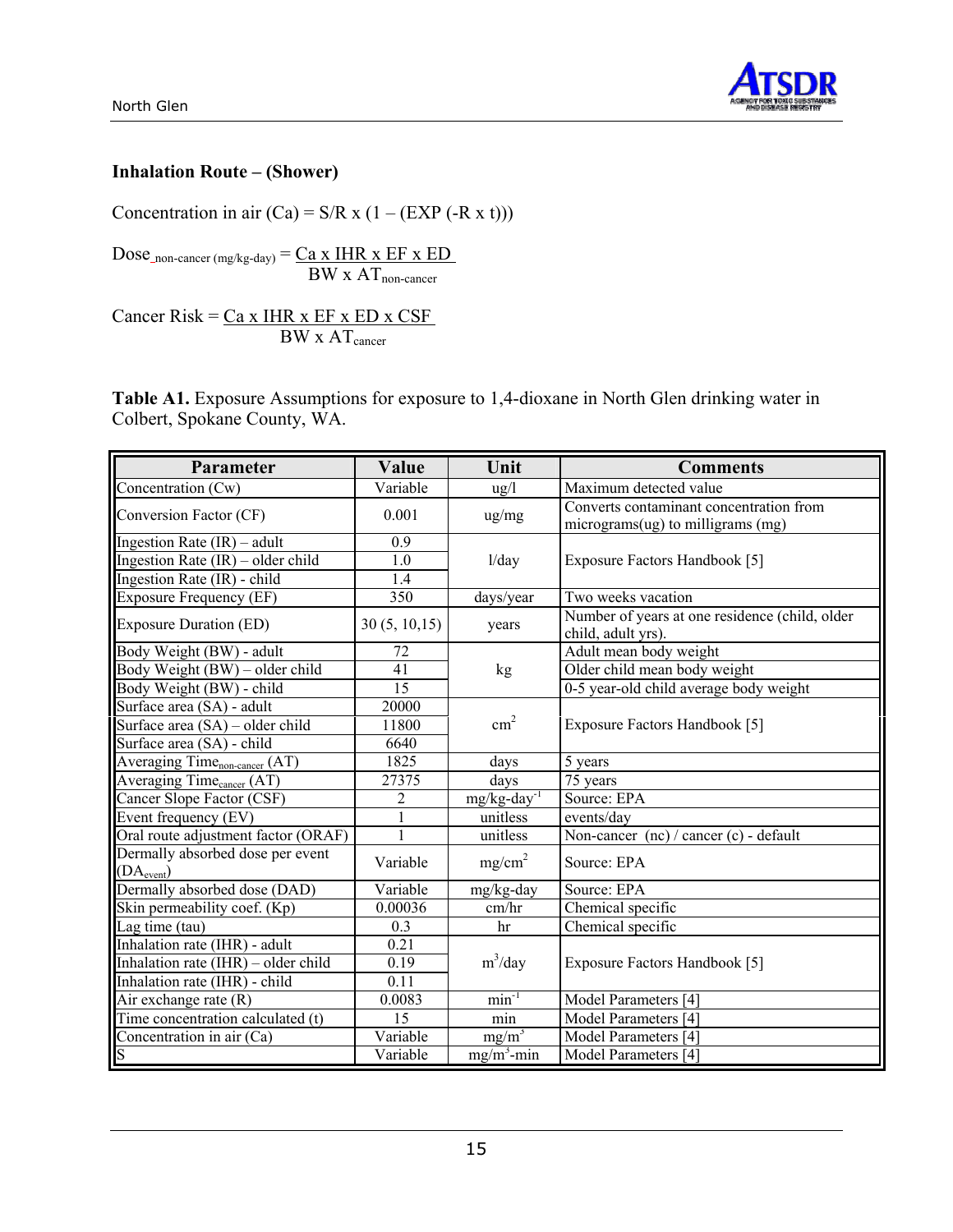



**Table A2.** Non-cancer hazard calculations resulting from exposure to 1,4 dioxane in North Glen drinking water in Colbert, Spokane County, WA.

| Contaminant | Concentration<br>$(ppb)$ $(ug/L)$ | Receptor    |           | <b>Estimated Dose</b><br>(mg/kg/day) | <b>Total</b> | <b>MRL</b>  |             |
|-------------|-----------------------------------|-------------|-----------|--------------------------------------|--------------|-------------|-------------|
|             |                                   | population  | Ingestion | Dermal<br>Contact                    | Inhalation   | <b>Dose</b> | (mg/kg/day) |
|             |                                   | Child       | 7.9E-4    | $1.6E-6$                             | $3.9E-6$     | 7.96E-4     |             |
| 1,4 Dioxane | 13.8                              | Older child | $3.2E-4$  | $1.0E-6$                             | $2.4E-6$     | $3.23E-4$   | $1.0 E-1$   |
|             |                                   | Adult       | $2.6E-4$  | $1.0E-6$                             | 1.5E-6       | $2.63E-4$   |             |

**Table A3.** Cancer risk resulting from exposure to 1,4 dioxane in North Glen drinking water in Colbert, Spokane County, WA.

| Contaminant | <b>Maximum</b><br>Concentration<br>(ppb) | <b>EPA</b><br>Cancer<br>Group | <b>Cancer Slope</b><br>Factor<br>$(mg/kg-day^{-1})$ | Receptor<br>population | <b>Cancer Risk</b> |                   |            | <b>Total</b><br>Cancer |
|-------------|------------------------------------------|-------------------------------|-----------------------------------------------------|------------------------|--------------------|-------------------|------------|------------------------|
|             |                                          |                               |                                                     |                        | Ingestion          | Dermal<br>Contact | Inhalation | <b>Risk</b>            |
|             |                                          |                               |                                                     | Child                  | 5.8E-7             | 1.2E-9            | 2.8E-9     | 5.84E-7                |
| 1,4 Dioxane | 13.8                                     | B <sub>2</sub>                | 0.011                                               | Older child            | 4.7E-7             | 1.5E-9            | 3.5E-9     | 4.75E-7                |
|             |                                          |                               |                                                     | Adult                  | 5.7E-7             | $2.2E-9$          | $3.2E-9$   | 5.75E-7                |

Lifetime cancer risk: 5.84E-7 + 4.75E-7 + 5.75E-7 = 1.63E-6